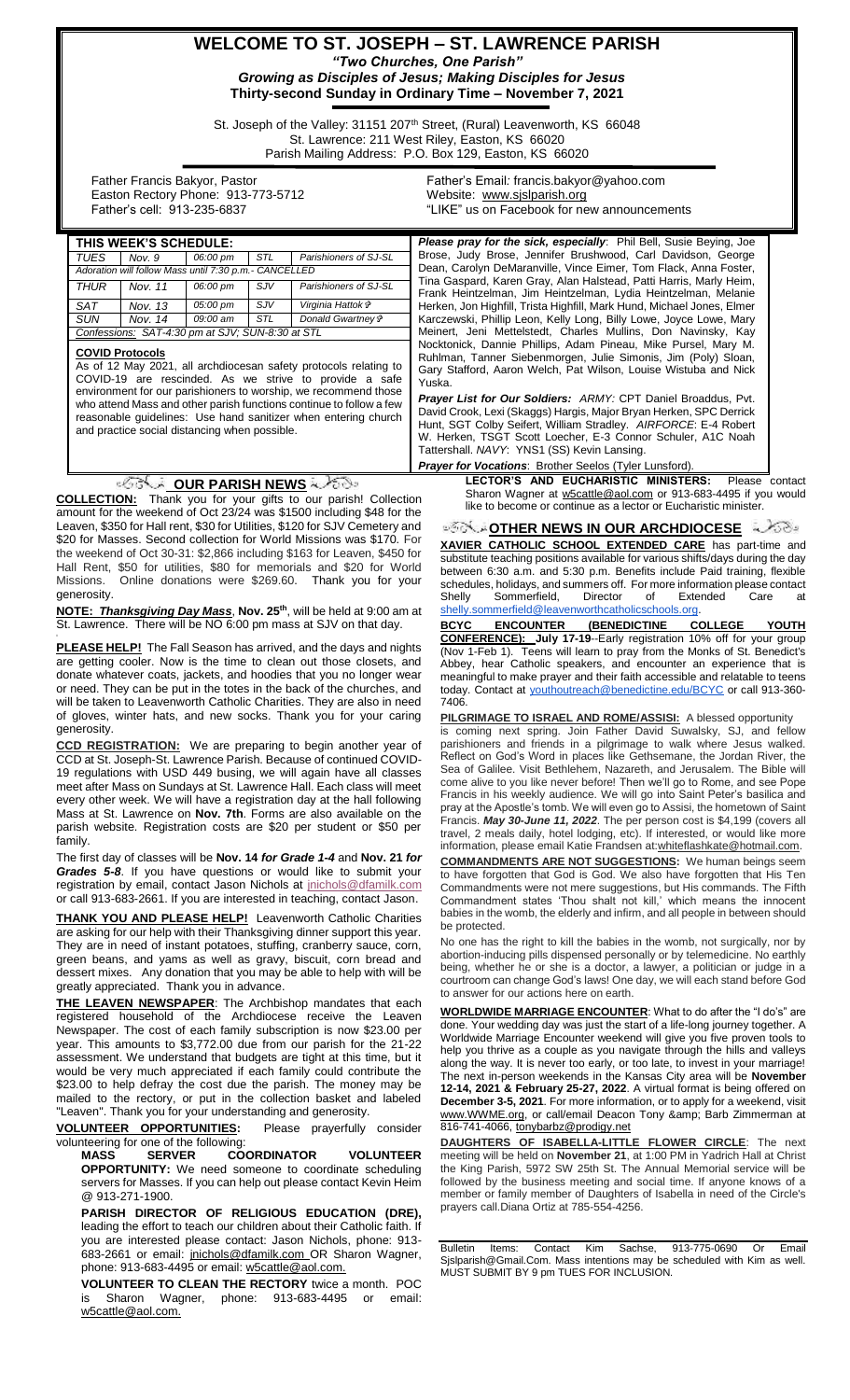**WELCOME TO ST. JOSEPH – ST. LAWRENCE PARISH** *"Two Churches, One Parish"* **Growing as Disciples of Jesus; Making Disciples for Jesus November 7, 2021**

## **PAGE 2 – bulletin (FOR POSTING ON THE CHURCH INTERNET SITE)**

**DEO GRATIAS APPRECIATION DINNER:** Savior Pastoral Center, 12601 Parallel Parkway, Kansas City, Ks. Thursday, **November 11, 2021**. Reception starting at 5:30 p.m., dinner at 6:00 p.m. followed by invocation and awards presentation. Register online a[t cfnek.org/events/deogratias](http://cfnek.org/events/deogratias) or call 913-647-3062.

**SPECIAL PROJECT CHRYSALIS MASS:** All parents and grandparents who have lost children or grandchildren are invited to participate in the Project Chrysalis Mass for our Children on Tuesday, **November 9,** 2021 at 7:00 p.m. at Church of the Ascension, 9510 West 127th Street in Overland Park. You may reserve a memorial candle for your child or grandchild by emailing Patty Billinger at pbillinger@kcascension.org. THERE WILL BE NO OCTOBER PROJECT CHRYSALIS MEETING.

**ENKINDLE CONFIRMATION RETREAT:** Held at Prairie Star Ranch, this complete Confirmation Retreat offers any youth the opportunity to partake in our Enkindle Confirmation Program. We ask all youth participants to have a chaperone present with them during the event, a sack lunch, and a completed Permission Form and Waiver, a link for which will be provided in the post-registration email. Register today at www.archkck.org/ranch or contact the Retreat Team at: psrministry@archkck.org or 785-746-5693 What: Enkindle Confirmation Retreat Where: Prairie Star Ranch, 1124 California Road, Williamsburg KS 66095 When: **December 4th**, 2021 9:00 A.M.-5:00 P.M.

**SAVE THE DATE! KANSAS MASS, MARCH & RALLY FOR LIFE 2022**  Mark your calendars and plan to join us for IGNITE for LIFE **January 25th**, 2022 in Topeka! IGNITE for LIFE is the Catholic Youth Kick-Off Rally for the Kansas March for Life. It is an inspirational morning of praise & worship music, motivational speakers, and the celebration of the Holy Sacrifice of Mass with the Bishops of Kansas. Following IGNITE, all are invited to join in the Kansas March for Life to the capitol for the Kansans for Life rally. This year, let's get a great turnout to defend the preborn and to show our support for the Value Them Both Amendment! IGNITE is sponsored by the Archdiocese of KCK and is geared toward youth, but all are welcome to attend. For more information and to register, visit archkck.org/IGNITE.

## **MARCH FOR LIFE 2022 YOUTH PILGRIMAGE**

Together We Stand for the Unborn: Abortion is the most significant human rights abuse of our time. Will you take a stand? Join us this year for the March for Life in Washington DC **January 19-23, 2022**. We will depart on January 19, after Mass with Archbishop then join him in Washington DC for the Vigil at the Basilica and the March & Rally at the Mall. Cost is \$415 and includes Hotel and Transportation. Please use this link to sign up your group. More details will follow registration. Please email Rick Cheek if you have any questions: youth2@archkck.org

**CHWC MISSION TRIP TO ST. CROIX MARCH 2022:** High School Youth and adults from all over the Archdiocese are invited to join RYMO for a Catholic custom mission trip **March 13-19, 2022** to St. Croix. Registration & deposit (\$200) *deadline is the end of September*. Find details at www.archkck.org/rural/youth under the events drop down menu. Please see the following flier for more information and feel free to contact ruralyouth@archkck.org with questions!

## ಿನ**್ಲಿ <u>RESOURCES</u> ಎಂ**ಡಿ

**PRAYER FROM POPE FRANCIS DURING THE CORONAVIRUS PANDEMIC** O Mary, you shine continuously on our journey as a sign of salvation and hope. We entrust ourselves to you, Health of the Sick. At the foot of the Cross you participated in Jesus' pain, with steadfast faith. You, Salvation of the Roman People, know what we need. We are certain that you will provide, so that, as you did at Cana of Galilee, joy and feasting might return after this moment of trial.

Help us, Mother of Divine Love, to conform ourselves to the Father's will and to do what Jesus tells us. He who took our sufferings upon Himself, and bore our sorrows to bring us, through the Cross, to the joy of the Resurrection. Amen.

We seek refuge under your protection, O Holy Mother of God. Do not despise our pleas – we who are put to the test – and deliver us from every danger, O glorious and blessed Virgin.

**ONLINE MASSES:** For those who may not be able to attend our parish masses, here are some of the masses that are available to watch on line or on television:

 For regular TV - Channel 38 airs Sunday morning Mass at 7:00am each week.

- For Dish and DirecTV EWTN airs Sunday Mass a few times throughout the day.
- For livestream here are some you may wish to look up:

Church of the Ascension, Overland Park - Sunday Masses at 8:15am, 10:00am, 11:45am & 5:00pm - <https://kcascension.org/> Queen of the Holy Rosary, Wea - Sunday Mass at 8:30am

- <https://qhrwea.church/watch-daily-mass>

St. Michael the Archangel, Leawood - Sunday Mass at 9:00am - <https://stmichaelcp.org/ecatholic-live>

Here you can find links to Holy Masses online from different parishes all around the world. There is a link to see the calendar with the Catholic Holy Masses live online. Click on the chosen hour when you want to see the Holy Mass online[. https://mass-online.org/daily-holy-mass-live-online](https://mass-online.org/daily-holy-mass-live-online) **PLANNED GIVING BRIEF: TWO THINGS TO KNOW BEFORE** 

## **CHRISTMAS**

1. Will you be 72 years of age sometime this year? U.S. tax law requires you to take a minimum distribution from your IRA. If you do not need your required distribution, we invite you to have your IRA account administrator

write the check directly to the parish so you can avoid paying the tax on the distribution. Your check must be cashed by the charity by December 31st.

2. The CARES Act passed in 2020 included several charitable tax provisions to encourage giving. These provisions were extended by Congress for 2021 tax filing, offering a deduction for charitable donors who do not itemize when filing their tax returns to reduce your tax liability; \$300 for singles and up to \$600 for joint filers and an increase in the deduction limit up to 100% of a donor's annual income for cash gifts (previously capped at 60% of annual income.) (Not intended as financial advice. Consult your financial advisor for more ways to give relevant to your situation.)